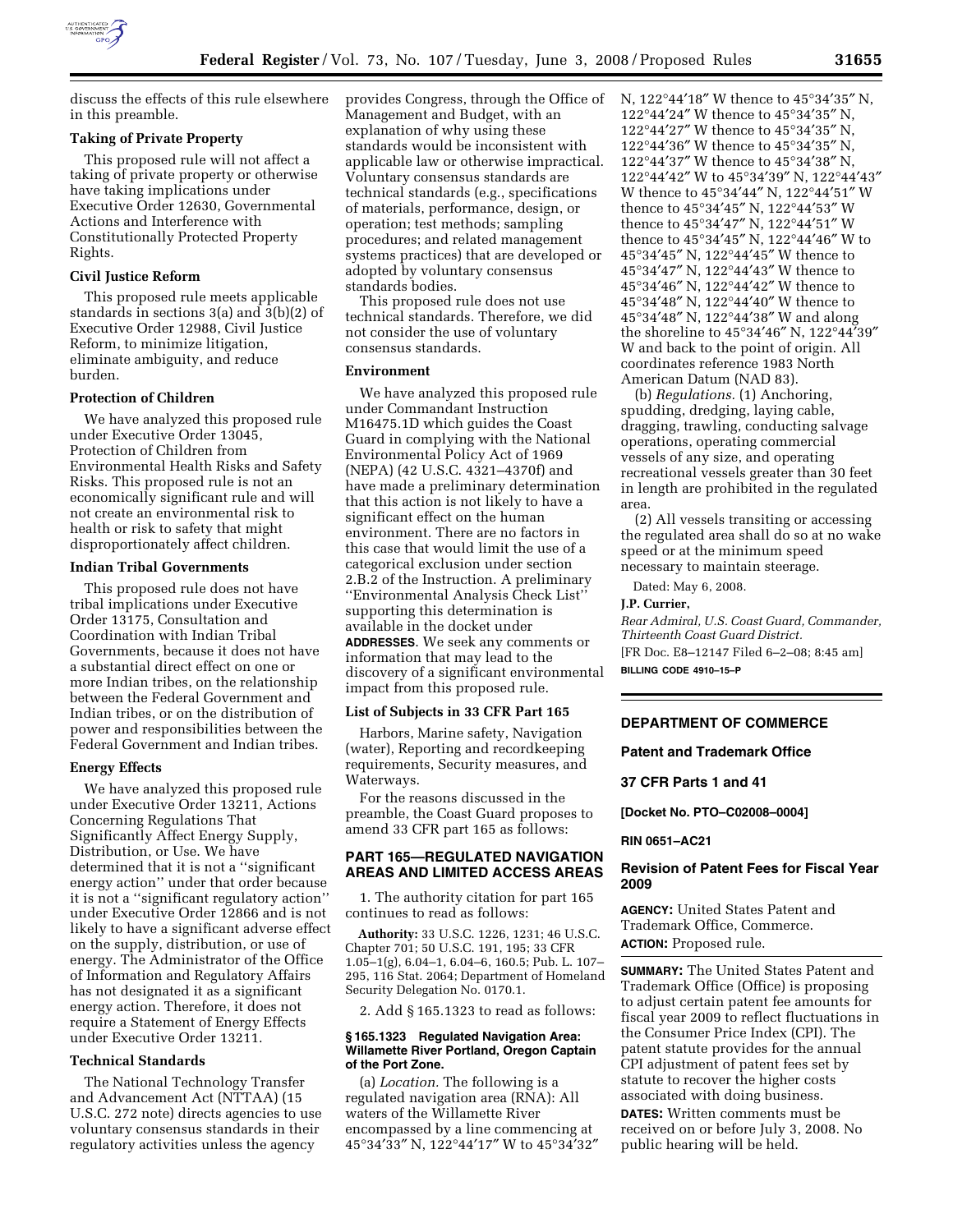**ADDRESSES:** You may submit comments, identified by RIN number RIN 0651– AC21, by any of the following methods:

• *Federal eRulemaking Portal: http:// www.regulations.gov.* Follow the instructions for submitting comments. • *E-mail:* 

*Walter.Schlueter@uspto.gov.* Include RIN number RIN 0651–AC21 in the subject line of the message.

• *Fax:* (571) 273–6299, marked to the attention of Walter Schlueter.

• *Mail:* Director of the U.S. Patent and Trademark Office, P.O. Box 1450, Alexandria, VA 22313–1450, marked to the attention of Walter Schlueter.

*Instructions:* All submissions received must include the agency name and Regulatory Information Number (RIN) for this proposed rule making. For additional information on the rule making process, see the heading of the **SUPPLEMENTARY INFORMATION** section of this document.

#### **FOR FURTHER INFORMATION CONTACT:**

Walter Schlueter by e-mail at *Walter.Schlueter@uspto.gov*, by telephone at (571) 272–6299, or by fax at (571) 273–6299.

**SUPPLEMENTARY INFORMATION:** The Office is proposing to adjust certain patent fees in accordance with the applicable provisions of title 35, United States Code, as amended by the Consolidated Appropriations Act (Pub. L. 108–447, 118 Stat. 2809 (2004)).

*Background: Statutory Provisions:*  Patent fees are set by or under the authority provided in 35 U.S.C. 41, 119, 120, 132(b), 156, 157(a), 255, 302, 311, 376, section 532(a)(2) of the Uruguay Round Agreements Act (URAA) (Pub. L. 103–465, § 532(a)(2), 108 Stat. 4809, 4985 (1994)), and section 4506 of the American Inventors Protection Act of 1999 (AIPA) (Pub. L. 106–113, 113 Stat. 1501, 1501A–565 (1999)). For fees paid under 35 U.S.C. 41(a) and (b) and 132(b), independent inventors, small business concerns, and nonprofit organizations who meet the requirements of 35 U.S.C. 41(h)(1) are entitled to a fifty-percent reduction.

Section 41(d) of title 35, United States Code, authorizes the Director to establish fees for all other processing, services, or materials related to patents to recover the average cost of providing these services or materials, except for the fees for recording a document affecting title, for each photocopy, for each black and white copy of a patent, and for standard library service.

Section 41(f) of title 35, United States Code, provides that fees established under 35 U.S.C. 41(a) and (b) may be adjusted on October 1, 1992, and every year thereafter, to reflect fluctuations in the CPI over the previous twelve months.

Section 41(g) of title 35, United States Code, provides that new fee amounts established by the Director under 35 U.S.C. 41 may take effect thirty days after notice in the **Federal Register** and the *Official Gazette of the United States Patent and Trademark Office.* 

The fiscal year 2005 Consolidated Appropriations Act (section 801 of Division B) provided that 35 U.S.C. 41(a), (b), and (d) shall be administered in a manner that revises patent application fees (35 U.S.C. 41(a)) and patent maintenance fees (35 U.S.C. 41(b)), and provides for a separate filing fee (35 U.S.C. 41(a)), search fee (35 U.S.C. 41(d)(1)), and examination fee  $(35 \text{ U.S.C. } 41(a)(3))$  during fiscal years 2005 and 2006. *See* Pub. L. 108–447, 118 Stat. 2809, 2924–30 (2004). The patent and trademark fee provisions of the fiscal year 2005 Consolidated Appropriations Act were extended through September 30, 2008, by subsequent legislation. *See* Pub. L. 110– 161, 121 Stat. 1844 (2007), Pub. L. 110– 149, 121 Stat. 1819 (2007), Pub. L. 110– 137, 121 Stat. 1454 (2007), Pub. L. 110– 116, 121 Stat. 1295 (2007), Pub. L. 110– 92, 121 Stat. 989 (2007), Pub. L. 110–5, 121 Stat. 8 (2007), Pub. L. 109–383, 120 Stat. 2678 (2006), Pub. L. 109–369, 120 Stat. 2642 (2006), and Pub. L. 109–289, 120 Stat. 1257 (2006). The Office anticipates the introduction and enactment of legislation that would extend the patent and trademark fee provisions of the fiscal year 2005 Consolidated Appropriations Act through fiscal year 2009.

*Fee Adjustment Level:* The patent statutory fees established by 35 U.S.C. 41(a) and (b) are proposed to be adjusted to reflect fluctuations occurring during the twelve-month period from October 1, 2007, through September 30, 2008, correspondingly, in the Consumer Price Index for All Urban Consumers (CPI–U). The Office of Management and Budget has advised that in calculating these fluctuations, the Office should use CPI– U data as determined by the Secretary of Labor. In accordance with previous fee-setting methodology, the Office bases this fee adjustment on the Administration's projected CPI–U for the twelve-month period ending September 30, 2008, which is 4.0 percent. Based on this projected CPI–U, patent statutory fees are proposed to be adjusted by 4.0 percent. Before the final fee amounts are published, the fee amounts may be adjusted based on actual fluctuations in the CPI–U published by the Secretary of Labor.

The fee amounts were rounded by applying standard arithmetic rules so

that the amounts rounded will be convenient to the user. Fees for other than a small entity of \$100 or more were rounded to the nearest \$10. Fees of less than \$100 were rounded to an even number so that any comparable small entity fee will be a whole number.

*General Procedures:* Any fee amount that is paid on or after the effective date of the proposed fee adjustment would be subject to the new fees then in effect. The amount of the fee to be paid will be determined by the time of filing. The time of filing will be determined either according to the date of receipt in the Office (37 CFR 1.6) or the date reflected on a proper Certificate of Mailing or Transmission, where such a certificate is authorized under 37 CFR 1.8. Use of a Certificate of Mailing or Transmission is not authorized for items that are specifically excluded from the provisions of 37 CFR 1.8. Items for which a Certificate of Mailing or Transmission under 37 CFR 1.8 is not authorized include, for example, filing of national and international applications for patents. *See* 37 CFR 1.8(a)(2).

Patent-related correspondence delivered by the ''Express Mail Post Office to Addressee'' service of the United States Postal Service (USPS) is considered filed or received in the Office on the date of deposit with the USPS. *See* 37 CFR 1.10(a)(1). The date of deposit with the USPS is shown by the ''date-in'' on the ''Express Mail'' mailing label or other official USPS notation.

To ensure clarity in the implementation of the proposed new fees, a discussion of specific sections is set forth below.

#### **Discussion of Specific Rules**

*37 CFR 1.16 National application filing, search, and examination fees:*  Section 1.16, paragraphs (a) through (e), (h) through (k), and (m) through (s), if revised as proposed, would adjust fees established therein to reflect fluctuations in the CPI.

*37 CFR 1.17 Patent application and reexamination processing fees:* Section 1.17, paragraphs (a)(2) through (a)(5), (l), and (m), if revised as proposed, would adjust fees established therein to reflect fluctuations in the CPI.

*37 CFR 1.18 Patent post allowance (including issue) fees:* Section 1.18, paragraphs (a) through (c), if revised as proposed, would adjust fees established therein to reflect fluctuations in the CPI.

*37 CFR 1.20 Post issuance fees:*  Section 1.20, paragraphs (c)(3), (c)(4), and (d) through (g), if revised as proposed, would adjust fees established therein to reflect fluctuations in the CPI.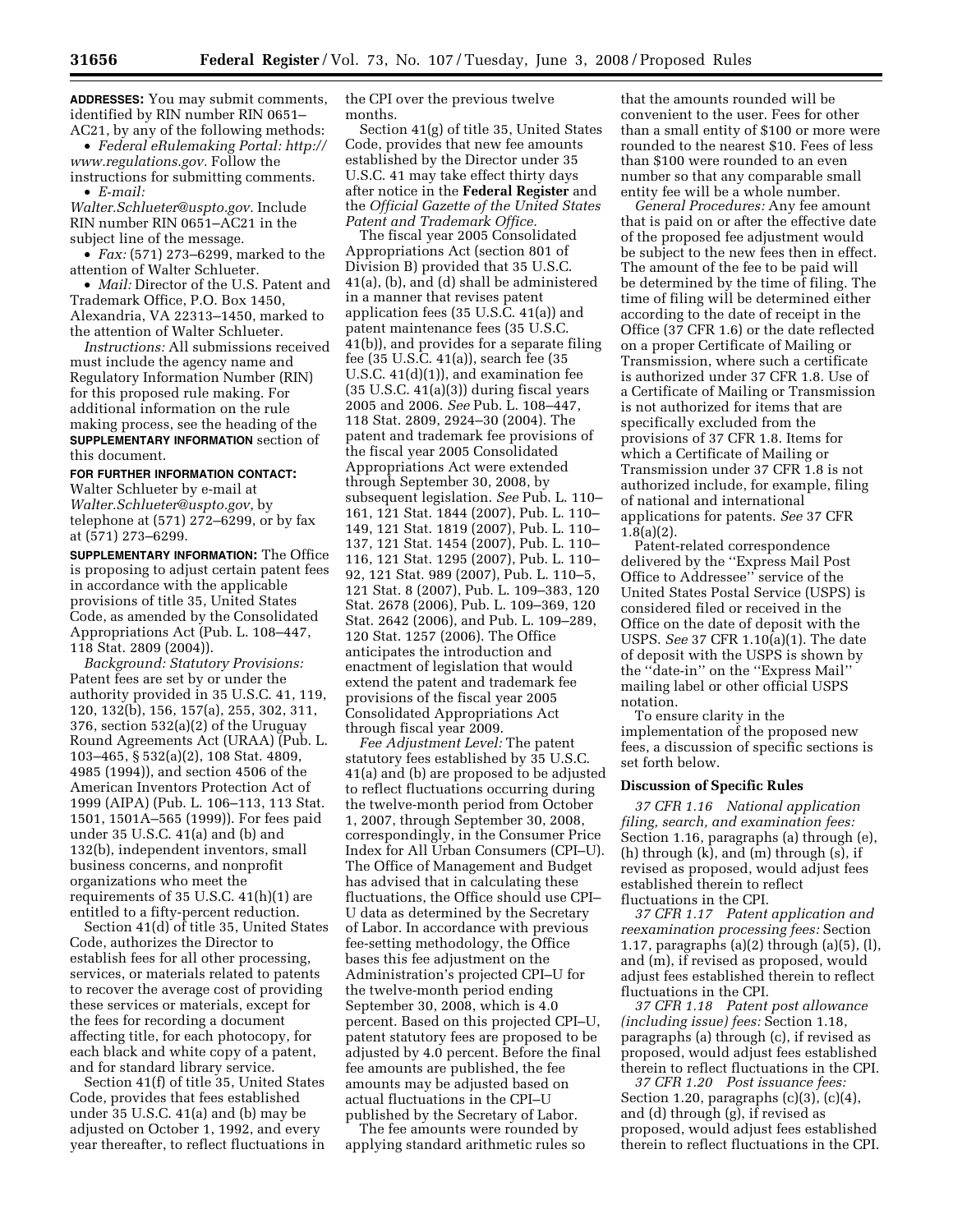*37 CFR 1.492 National stage fees:*  Section 1.492, paragraphs (a), (b)(3),  $(b)(4)$ ,  $(c)(2)$ ,  $(d)$  through  $(f)$ , and  $(j)$ , if revised as proposed, would adjust fees established therein to reflect fluctuations in the CPI.

*37 CFR 41.20 Fees:* Section 41.20, paragraphs (b)(1) through (b)(3), if revised as proposed, would adjust fees established therein to reflect fluctuations in the CPI.

*Alternative Fee Amounts if Legislation Extending the Patent and Trademark* 

*Fee Provisions of the Fiscal Year 2005 Consolidated Appropriations Act is Not Enacted:* If legislation that would extend the patent and trademark fee provisions of the fiscal year 2005 Consolidated Appropriations Act into fiscal year 2009 is not enacted, patent fees under 35 U.S.C. 41(a), (b), and (d) will become the patent fees in effect in the absence of the fiscal year 2005 Consolidated Appropriations Act. The Office is therefore also proposing to adjust the

patent fees under 35 U.S.C. 41(a), (b), and (d) that would be in effect in the absence of the fiscal year 2005 Consolidated Appropriations Act for fiscal year 2009 to reflect fluctuations in the Consumer Price Index (CPI). The following table (Table 1) sets out the proposed fee amounts in the event that legislation extending the patent and trademark fee provisions of the fiscal year 2005 Consolidated Appropriations Act into fiscal year 2009 is not enacted.

|--|

| 37 CFR sec. | Fee                                                      | Proposed fee<br>amount (non-small<br>entity) | Proposed fee<br>amount (small<br>entity) |
|-------------|----------------------------------------------------------|----------------------------------------------|------------------------------------------|
|             |                                                          | \$840.00                                     | \$420.00                                 |
|             |                                                          | 94.00                                        | 47.00                                    |
|             |                                                          | 320.00                                       | 160.00                                   |
|             |                                                          | 370.00                                       | 185.00                                   |
|             |                                                          | 590.00                                       | 295.00                                   |
|             |                                                          | 840.00                                       | 420.00                                   |
|             |                                                          | 94.00                                        | 47.00                                    |
|             |                                                          | 170.00                                       | 85.00                                    |
|             |                                                          | 460.00                                       | 230.00                                   |
|             |                                                          | 1,050.00                                     | 525.00                                   |
|             |                                                          | 1,640.00                                     | 820.00                                   |
|             |                                                          | 2,230.00                                     | 1,115.00                                 |
|             | Petition to revive—unintentionally abandoned application | 1,470.00                                     | 735.00                                   |
|             |                                                          | 1.470.00                                     | 735.00                                   |
|             |                                                          | 520.00                                       | 260.00                                   |
|             |                                                          | 710.00                                       | 355.00                                   |
|             |                                                          | 1.010.00                                     | 505.00                                   |
|             |                                                          | 2,300.00                                     | 1,150.00                                 |
|             |                                                          | 3,550.00                                     | 1,775.00                                 |
|             |                                                          | 800.00                                       | 400.00                                   |
|             |                                                          | 840.00                                       | 420.00                                   |
|             |                                                          | 1.190.00                                     | 595.00                                   |
|             |                                                          | 1,020.00                                     | 510.00                                   |
|             |                                                          | 94.00                                        | 47.00                                    |
|             |                                                          | 320.00                                       | 160.00                                   |
|             |                                                          | 360.00                                       | 180.00                                   |
|             |                                                          | 360.00                                       | 180.00                                   |
|             |                                                          | 320.00                                       | 160.00                                   |
|             |                                                          |                                              |                                          |

## **Rulemaking Considerations**

*A. Initial Regulatory Flexibility Analysis* 

1. Description of the reasons that action by the agency is being considered: The Office is proposing to adjust the patent fees set under 35 U.S.C. 41(a) and (b) to ensure proper funding for effective Office operations. The patent fee CPI adjustment is a routine adjustment that has generally occurred on an annual basis to recover the higher costs of Office's operations that occur due to the increase in the price of products and services. The lack of proper funding for effective Office operations would result in a significant increase in patent pendency levels.

2. Succinct statement of the objectives of, and legal basis for, the proposed rules: The objective of the proposed change is to adjust patent fees set under

35 U.S.C. 41(a) and (b) to recover the higher costs of Office operations. Patent fees are set by or under the authority provided in 35 U.S.C. 41, 119, 120, 132(b), 156, 157(a), 255, 302, 311, 376, section 532(a)(2) of the URAA, and 4506 of the AIPA. 35 U.S.C. 41(f) provides that fees established under 35 U.S.C. 41(a) and (b) may be adjusted every year to reflect fluctuations in the CPI over the previous twelve months.

3. Description and estimate of the number of affected small entities: The Small Business Administration (SBA) small business size standards applicable to most analyses conducted to comply with the Regulatory Flexibility Act are set forth in 13 CFR 121.201. These regulations generally define small businesses as those with fewer than a maximum number of employees or less than a specified level of annual receipts

for the entity's industrial sector or North American Industry Classification System (NAICS) code. The Office, however, has formally adopted an alternate size standard as the size standard for the purpose of conducting an analysis or making a certification under the Regulatory Flexibility Act for patent-related regulations. *See Business Size Standard for Purposes of United States Patent and Trademark Office Regulatory Flexibility Analysis for Patent-Related Regulations,* 71 FR 67109 (Nov. 20, 2006), 1313 *Off. Gaz. Pat. Office* 60 (Dec. 12, 2006). This alternate small business size standard is the previously established size standard that identifies the criteria entities must meet to be entitled to pay reduced patent fees. *See* 13 CFR 121.802. If patent applicants identify themselves on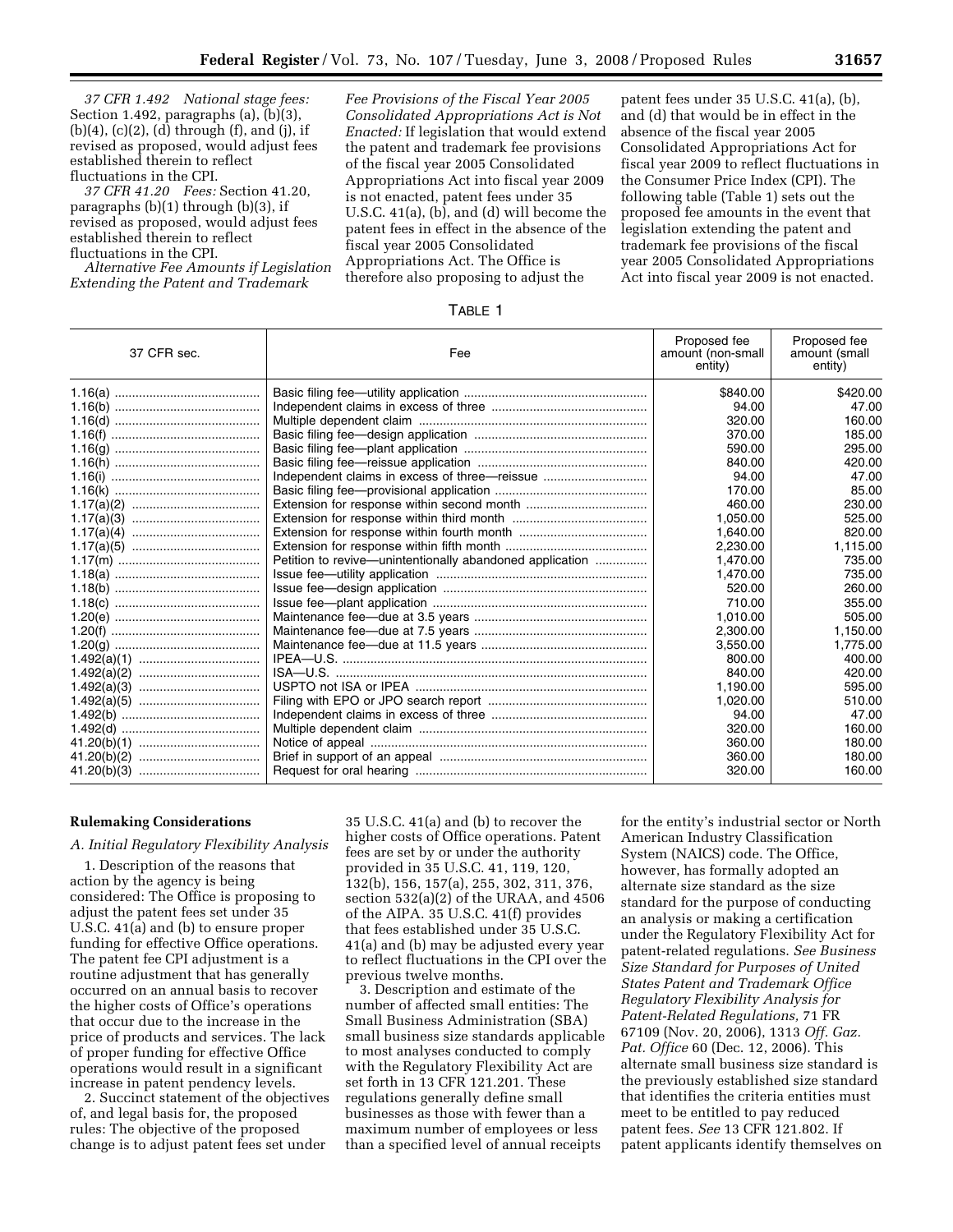the patent application as qualifying for reduced patent fees, the Office captures this data in the Patent Application Location and Monitoring (PALM) database system, which tracks information on each patent application submitted to the Office.

Unlike the SBA small business size standards set forth in 13 CFR 121.201, this size standard is not industryspecific. Specifically, the Office's definition of small business concern for Regulatory Flexibility Act purposes is a business or other concern that: (1) Meets the SBA's definition of a ''business concern or concern'' set forth in 13 CFR 121.105; and (2) meets the size standards set forth in 13 CFR 121.802 for the purpose of paying reduced patent fees, namely an entity: (a) Whose

number of employees, including affiliates, does not exceed 500 persons; and (b) which has not assigned, granted, conveyed, or licensed (and is under no obligation to do so) any rights in the invention to any person who made it and could not be classified as an independent inventor, or to any concern which would not qualify as a non-profit organization or a small business concern under this definition. *See Business Size Standard for Purposes of United States Patent and Trademark Office Regulatory Flexibility Analysis for Patent-Related Regulations,* 71 FR at 67112, 1313 *Off. Gaz. Pat. Office* at 63.

The changes in this proposed rule will apply to any small entity that files a patent application, or has a pending patent application or unexpired patent.

The changes in this proposed rule will specifically apply when an applicant or patentee pays an application filing or national stage entry fee, search fee, examination fee, excess or multiple dependent claim fee, application size fee, extension of time fee, notice of appeal fee, appeal brief fee, request for an oral hearing fee, disclaimer fee, petition to revive fee, issue fee, or patent maintenance fee. The following table (Table 2) indicates the applicable fee, the number of small entity payments of the fee received by the Office in fiscal year 2007 (number of small entities who paid the applicable fee in fiscal year 2007), the current small entity fee amount, the proposed small entity fee amount, and the net amount of the small entity fee adjustment.

#### TABLE 2

| Fee                                                                 | Fiscal year<br>2007 small en-<br>tity payments | Current fee<br>amount | Proposed fee<br>amount | Fee<br>adjustment |
|---------------------------------------------------------------------|------------------------------------------------|-----------------------|------------------------|-------------------|
|                                                                     | 41,519                                         | 75.00                 | 80.00                  | 5.00              |
| Basic filing fee—utility application (on or after December 8, 2004) | 45.832                                         | 155.00                | 160.00                 | 5.00              |
| Basic filing fee-utility application (before December 8, 2004)      | 66                                             | 405.00                | 420.00                 | 15.00             |
| Basic filing fee-design application (on or after December 8, 2004)  | 12,846                                         | 105.00                | 110.00                 | 5.00              |
| Basic filing fee—design application (before December 8, 2004)       | 11                                             | 180.00                | 185.00                 | 5.00              |
| Basic filing fee—plant application (on or after December 8, 2004)   | 327                                            | 105.00                | 110.00                 | 5.00              |
|                                                                     | 0                                              | 285.00                | 295.00                 | 10.00             |
|                                                                     | 83,712                                         | 105.00                | 110.00                 | 5.00              |
| Basic filing fee—reissue application (on or after December 8, 2004) | 181                                            | 155.00                | 160.00                 | 5.00              |
| Basic filing fee—reissue application (before December 8, 2004)      | $\mathbf{1}$                                   | 405.00                | 420.00                 | 15.00             |
|                                                                     | 26,418                                         | 105.00                | 110.00                 | 5.00              |
|                                                                     | 41,100                                         | 25.00                 | 26.00                  | 1.00              |
|                                                                     | 2,503                                          | 185.00                | 190.00                 | 5.00              |
| Search fee—utility application (on or after December 8, 2004)       | 86.469                                         | 255.00                | 265.00                 | 10.00             |
| Search fee—plant application (on or after December 8, 2004)         | 326                                            | 155.00                | 160.00                 | 5.00              |
| Search fee—reissue application (on or after December 8, 2004)       | 180                                            | 255.00                | 265.00                 | 10.00             |
| Examination fee—utility application (on or after December 8, 2004)  | 86.658                                         | 105.00                | 110.00                 | 5.00              |
| Examination fee—design application (on or after December 8, 2004)   | 12,615                                         | 65.00                 | 70.00                  | 5.00              |
|                                                                     | 327                                            | 80.00                 | 85.00                  | 5.00              |
| Examination fee—plant application (on or after December 8, 2004)    | 191                                            | 310.00                | 320.00                 | 10.00             |
| Examination fee—reissue application (on or after December 8, 2004)  |                                                |                       |                        | 5.00              |
|                                                                     | 5,469                                          | 130.00                | 135.00<br>235.00       | 5.00              |
|                                                                     | 17,339                                         | 230.00                |                        |                   |
|                                                                     | 23.818                                         | 525.00                | 540.00                 | 15.00             |
|                                                                     | 2,277                                          | 820.00                | 845.00                 | 25.00             |
|                                                                     | 2.700                                          | 1.115.00              | 1.150.00               | 35.00             |
|                                                                     | 174                                            | 255.00                | 265.00                 | 10.00             |
|                                                                     | 3,271                                          | 770.00                | 800.00                 | 30.00             |
|                                                                     | 33,718                                         | 720.00                | 750.00                 | 30.00             |
|                                                                     | 10,398                                         | 410.00                | 425.00                 | 15.00             |
|                                                                     | 298                                            | 565.00                | 590.00                 | 25.00             |
|                                                                     | 37                                             | 105.00                | 110.00                 | 5.00              |
|                                                                     | 45                                             | 25.00                 | 26.00                  | 1.00              |
|                                                                     | 6,248                                          | 65.00                 | 70.00                  | 5.00              |
|                                                                     | 32,577                                         | 465.00                | 485.00                 | 20.00             |
|                                                                     | 20,981                                         | 1,180.00              | 1,225.00               | 45.00             |
|                                                                     | 8.130                                          | 1,955.00              | 2,035.00               | 80.00             |
|                                                                     | 11,807                                         | 155.00                | 160.00                 | 5.00              |
|                                                                     | 8.440                                          | 205.00                | 215.00                 | 10.00             |
|                                                                     | 1.029                                          | 255.00                | 265.00                 | 10.00             |
|                                                                     | 11.262                                         | 105.00                | 110.00                 | 5.00              |
|                                                                     | 3,272                                          | 105.00                | 110.00                 | 5.00              |
|                                                                     | 5,913                                          | 25.00                 | 26.00                  | 1.00              |
|                                                                     | 1,178                                          | 185.00                | 190.00                 | 5.00              |
|                                                                     | 573                                            | 130.00                | 135.00                 | 5.00              |
|                                                                     | 5,978                                          | 255.00                | 265.00                 | 10.00             |
|                                                                     | 2.640                                          | 255.00                | 265.00                 | 10.00             |
|                                                                     | 233                                            | 515.00                | 535.00                 | 20.00             |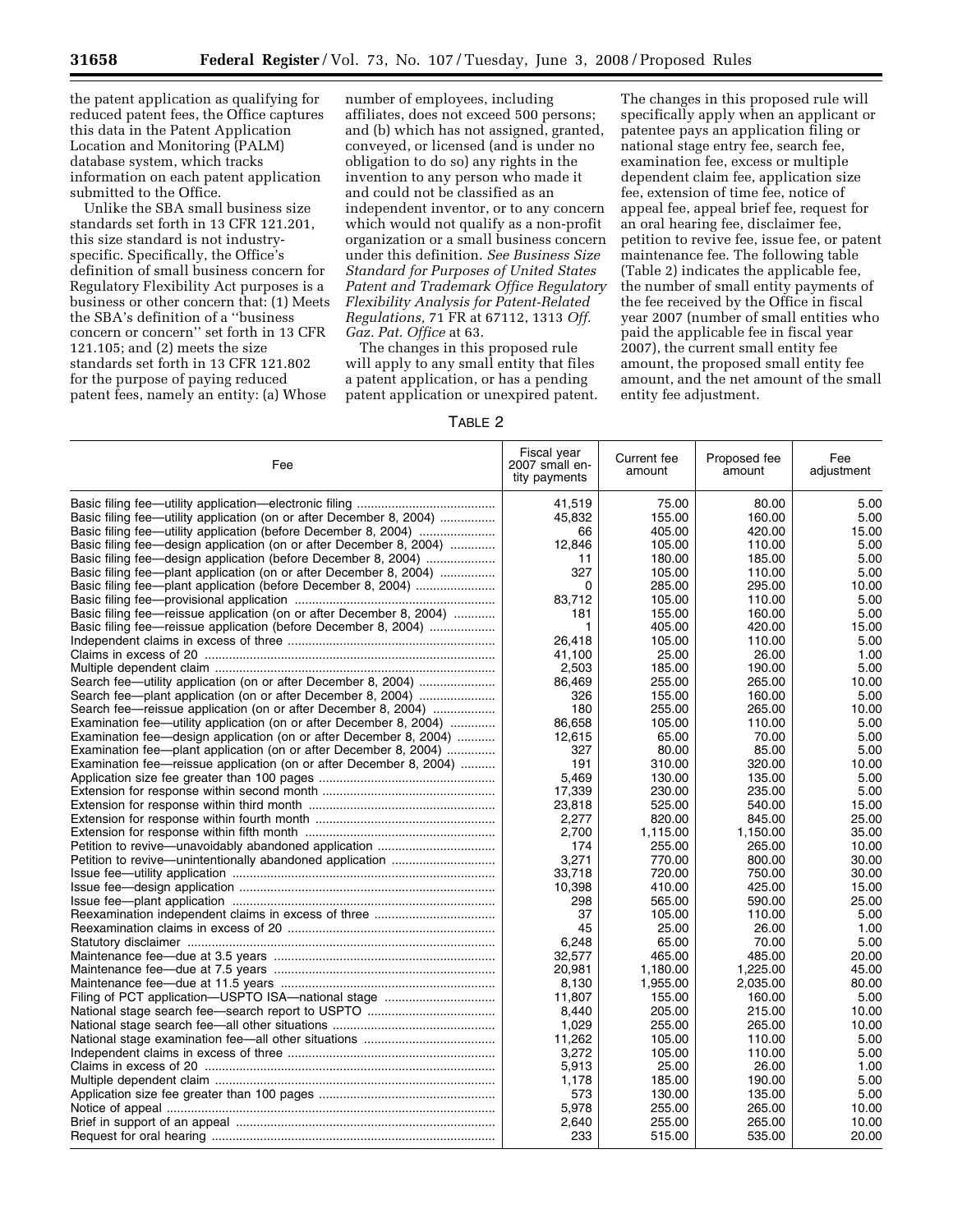The Office has also been advised that a number of small entity applicants and patentees do not claim small entity status for various reasons. *See Business Size Standard for Purposes of United States Patent and Trademark Office Regulatory Flexibility Analysis for* 

*Patent-Related Regulations,* 71 FR at 67110, 1313 *Off. Gaz. Pat. Office* at 61. Therefore, the Office is also considering all other entities paying patent fees as well. The following table (Table 3) indicates the applicable fee, the number of non-small entity payments of the fee

received by the Office in fiscal year 2007 (number of non-small entities who paid the applicable fee in fiscal year 2007), the current non-small entity fee amount, the proposed non-small entity fee amount, and the net amount of the non-small entity fee adjustment.

# TABLE 3

| Fee                                                                 | Fiscal year<br>2007 non-<br>small entity<br>payments | Current fee<br>amount | Proposed fee<br>amount | Fee<br>adjustment |
|---------------------------------------------------------------------|------------------------------------------------------|-----------------------|------------------------|-------------------|
| Basic filing fee—utility application (on or after December 8, 2004) | 209,577                                              | 310.00                | 320.00                 | 10.00             |
| Basic filing fee—utility application (before December 8, 2004)      | 311                                                  | 810.00                | 840.00                 | 30.00             |
| Basic filing fee—design application (on or after December 8, 2004)  | 13,400                                               | 210.00                | 220.00                 | 10.00             |
| Basic filing fee—design application (before December 8, 2004)       | 72                                                   | 360.00                | 370.00                 | 10.00             |
| Basic filing fee—plant application (on or after December 8, 2004)   | 680                                                  | 210.00                | 220.00                 | 10.00             |
|                                                                     | $\Omega$                                             | 570.00                | 590.00                 | 20.00             |
|                                                                     | 47,925                                               | 210.00                | 220.00                 | 10.00             |
| Basic filing fee—reissue application (on or after December 8, 2004) | 689                                                  | 310.00                | 320.00                 | 10.00             |
| Basic filing fee—reissue application (before December 8, 2004)      | 1                                                    | 810.00                | 840.00                 | 30.00             |
|                                                                     | 77,135                                               | 210.00                | 220.00                 | 10.00             |
|                                                                     | 102,973                                              | 50.00                 | 52.00                  | 2.00              |
|                                                                     | 5,944                                                | 370.00                | 380.00                 | 10.00             |
| Search fee—utility application (on or after December 8, 2004)       | 209,135                                              | 510.00                | 530.00                 | 20.00             |
| Search fee-plant application (on or after December 8, 2004)         | 681                                                  | 310.00                | 320.00                 | 10.00             |
| Search fee—reissue application (on or after December 8, 2004)       | 688                                                  | 510.00                | 530.00                 | 20.00             |
| Examination fee—utility application (on or after December 8, 2004)  | 209.465                                              | 210.00                | 220.00                 | 10.00             |
| Examination fee—design application (on or after December 8, 2004)   | 13,261                                               | 130.00                | 140.00                 | 10.00             |
| Examination fee—plant application (on or after December 8, 2004)    | 681                                                  | 160.00                | 170.00                 | 10.00             |
| Examination fee—reissue application (on or after December 8, 2004)  | 707                                                  | 620.00                | 640.00                 | 20.00             |
|                                                                     | 11.257                                               | 260.00                | 270.00                 | 10.00             |
|                                                                     | 42,308                                               | 460.00                | 470.00                 | 10.00             |
|                                                                     | 41,489                                               | 1,050.00              | 1,080.00               | 30.00             |
|                                                                     |                                                      |                       |                        |                   |
|                                                                     | 3,105                                                | 1,640.00              | 1,690.00               | 50.00<br>70.00    |
|                                                                     | 3,482<br>127                                         | 2,230.00<br>510.00    | 2,300.00<br>530.00     | 20.00             |
|                                                                     |                                                      |                       |                        |                   |
|                                                                     | 4,180                                                | 1,540.00              | 1,600.00               | 60.00             |
|                                                                     | 122.251                                              | 1.440.00              | 1.500.00               | 60.00             |
|                                                                     | 12,433                                               | 820.00                | 850.00                 | 30.00             |
|                                                                     | 673                                                  | 1,130.00              | 1,180.00               | 50.00             |
|                                                                     | 132                                                  | 210.00                | 220.00                 | 10.00             |
|                                                                     | 151                                                  | 50.00                 | 52.00                  | 2.00              |
|                                                                     | 21,218                                               | 130.00                | 140.00                 | 10.00             |
|                                                                     | 125,653                                              | 930.00                | 970.00                 | 40.00             |
|                                                                     | 88.487                                               | 2.360.00              | 2.450.00               | 90.00             |
|                                                                     | 42,193                                               | 3,910.00              | 4,070.00               | 160.00            |
| Filing of PCT application—USPTO ISA—national stage                  | 41,842                                               | 310.00                | 320.00                 | 10.00             |
|                                                                     | 38,457                                               | 410.00                | 430.00                 | 20.00             |
|                                                                     | 2.429                                                | 510.00                | 530.00                 | 20.00             |
|                                                                     | 41.044                                               | 210.00                | 220.00                 | 10.00             |
|                                                                     | 9,367                                                | 210.00                | 220.00                 | 10.00             |
|                                                                     | 14.983                                               | 50.00                 | 52.00                  | 2.00              |
|                                                                     | 3.998                                                | 370.00                | 380.00                 | 10.00             |
|                                                                     | 2,102                                                | 260.00                | 270.00                 | 10.00             |
|                                                                     | 21,646                                               | 510.00                | 530.00                 | 20.00             |
|                                                                     | 11,950                                               | 510.00                | 530.00                 | 20.00             |
|                                                                     | 736                                                  | 1,030.00              | 1,070.00               | 40.00             |

4. Description of the projected reporting, recordkeeping and other compliance requirements of the proposed rules, including an estimate of the classes of small entities which will be subject to the requirement and the type of professional skills necessary for preparation of the report or record: This notice does not propose any reporting, recordkeeping and other compliance

requirements. This notice proposes only to adjust patent fees (as discussed previously) to reflect changes in the CPI.

5. Description of any significant alternatives to the proposed rules which accomplish the stated objectives of applicable statutes and which minimize any significant economic impact of the proposed rules on small entities: The alternative of not adjusting patent fees

would have a lesser economic impact on small entities, but would not accomplish the stated objectives of applicable statutes. The Office is proposing to adjust the patent fees to ensure proper funding for effective Office operations. The patent fee CPI adjustment is a routine adjustment that has generally occurred on an annual basis to recover the higher costs of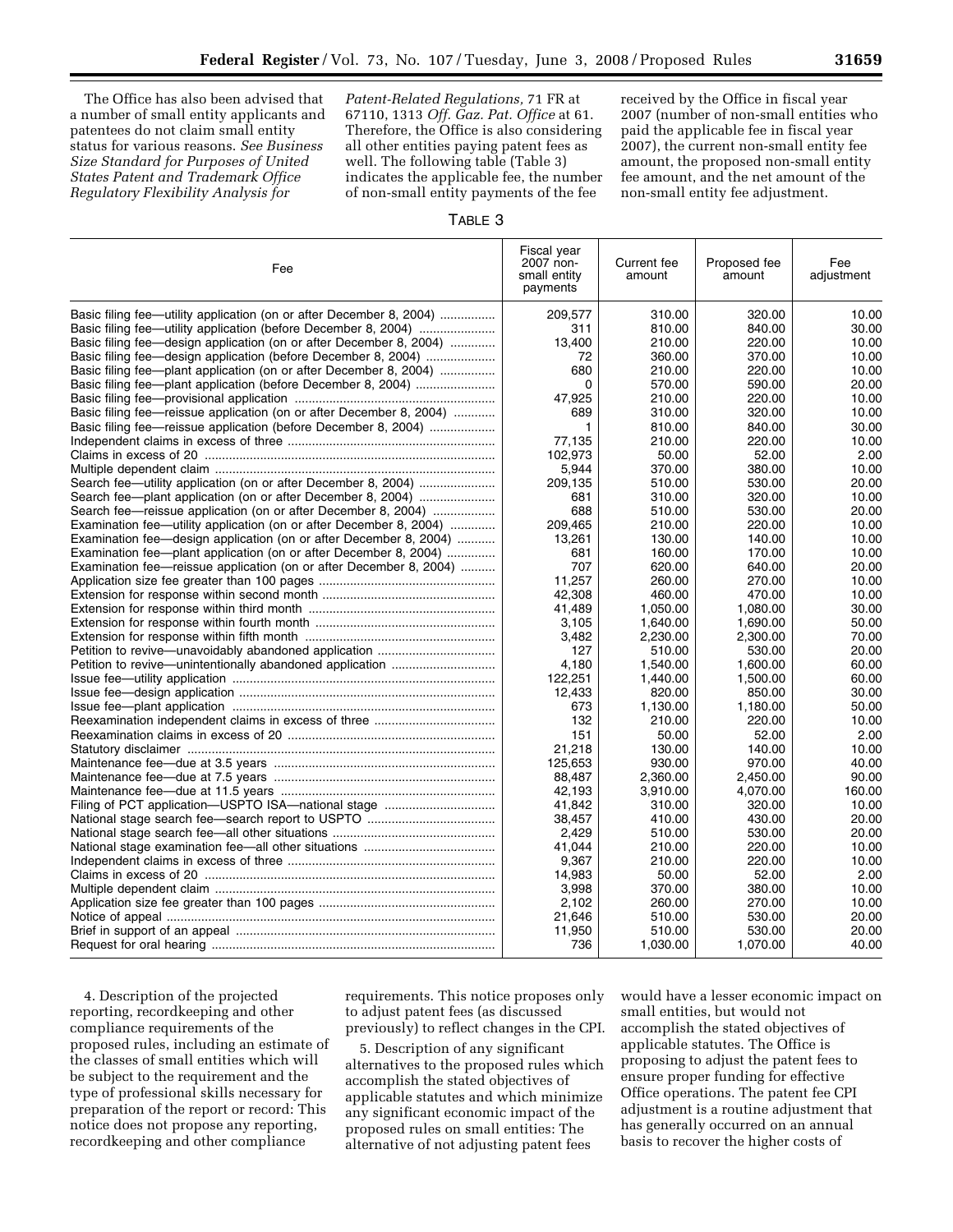Office's operations that occur due to the increase in the price of products and services. The lack of proper funding for effective Office operations would result in a significant increase in patent pendency levels.

6. Identification, to the extent practicable, of all relevant Federal rules which may duplicate, overlap or conflict with the proposed rules: The Office is the sole agency of the United States Government responsible for administering the provisions of title 35, United States Code, pertaining to examination and granting patents. Therefore, no other federal, state, or local entity shares jurisdiction over the examination and granting patents.

Other countries, however, have their own patent laws, and an entity desiring a patent in a particular country must make an application for patent in that country, in accordance with the applicable law. Although the potential for overlap exists internationally, this cannot be avoided except by treaty (such as the Paris Convention for the Protection of Industrial Property, or the Patent Cooperation Treaty (PCT)).

Nevertheless, the Office believes that there are no other duplicative or overlapping rules.

#### *B. Executive Order 13132 (Federalism)*

This rulemaking does not contain policies with federalism implications sufficient to warrant preparation of a Federalism Assessment under Executive Order 13132 (Aug. 4, 1999).

# *C. Executive Order 12866 (Regulatory Planning and Review)*

This rulemaking has been determined to be significant for purposes of Executive Order 12866 (Sept. 30, 1993), as amended by Executive Order 13258 (Feb. 26, 2002) and Executive Order 13422 (Jan. 18, 2007).

# *D. Executive Order 13175 (Tribal Consultation)*

This rulemaking will not: (1) Have substantial direct effects on one or more Indian tribes; (2) impose substantial direct compliance costs on Indian tribal governments; or (3) preempt tribal law. Therefore, a tribal summary impact statement is not required under Executive Order 13175 (Nov. 6, 2000).

## *E. Executive Order 13211 (Energy Effects)*

This rulemaking is not a significant energy action under Executive Order 13211 because this rulemaking is not likely to have a significant adverse effect on the supply, distribution, or use of energy. Therefore, a Statement of Energy

Effects is not required under Executive Order 13211 (May 18, 2001).

# *F. Executive Order 12988 (Civil Justice Reform)*

This rulemaking meets applicable standards to minimize litigation, eliminate ambiguity, and reduce burden as set forth in sections 3(a) and 3(b)(2) of Executive Order 12988 (Feb. 5, 1996).

## *G. Executive Order 13045 (Protection of Children)*

This rulemaking is not an economically significant rule and does not concern an environmental risk to health or safety that may disproportionately affect children under Executive Order 13045 (Apr. 21, 1997).

# *H. Executive Order 12630 (Taking of Private Property)*

This rulemaking will not effect a taking of private property or otherwise have taking implications under Executive Order 12630 (Mar. 15, 1988).

#### *I. Congressional Review Act*

Under the Congressional Review Act provisions of the Small Business Regulatory Enforcement Fairness Act of 1996 (5 U.S.C. 801 *et seq.*), prior to issuing any final rule, the United States Patent and Trademark Office will submit a report containing the final rule and other required information to the U.S. Senate, the U.S. House of Representatives and the Comptroller General of the Government Accountability Office. The changes proposed in this notice are not expected to result in an annual effect on the economy of 100 million dollars or more, a major increase in costs or prices, or significant adverse effects on competition, employment, investment, productivity, innovation, or the ability of United States-based enterprises to compete with foreign-based enterprises in domestic and export markets. Therefore, this rulemaking is not likely to result in a ''major rule'' as defined in 5 U.S.C. 804(2).

# *J. Unfunded Mandates Reform Act of 1995:*

The changes proposed in this notice do not involve a Federal intergovernmental mandate that will result in the expenditure by State, local, and tribal governments, in the aggregate, of 100 million dollars (as adjusted) or more in any one year, or a Federal private sector mandate that will result in the expenditure by the private sector of 100 million dollars (as adjusted) or more in any one year, and will not significantly or uniquely affect small governments. Therefore, no actions are

necessary under the provisions of the Unfunded Mandates Reform Act of 1995. *See* 2 U.S.C. 1501 *et seq.* 

## *K. National Environmental Policy Act*

This rulemaking will not have any effect on the quality of environment and is thus categorically excluded from review under the National Environmental Policy Act of 1969. *See*  42 U.S.C. 4321 *et seq.* 

# *L. National Technology Transfer and Advancement Act*

The requirements of section 12(d) of the National Technology Transfer and Advancement Act of 1995 (15 U.S.C. 272 note) are inapplicable because this rulemaking does not contain provisions which involve the use of technical standards.

# *M. Paperwork Reduction Act*

This proposed rule involves information collection requirements which are subject to review by the Office of Management and Budget (OMB) under the Paperwork Reduction Act of 1995 (44 U.S.C. 3501 *et seq.*). The collections of information involved in this proposed rule have been reviewed and approved by OMB under OMB control numbers 0651–0016, 0651–0021, 0651–0031, 0651–0032, and 0651–0033. The Office is not resubmitting information collection packages to OMB for its review and approval at this time because the changes proposed in this notice revise the fees for existing information collection requirements associated with the information collections under OMB control numbers 0651–0016, 0651–0021, 0651–0031, 0651–0032, and 0651–0033. The Office will submit fee revision changes for OMB control numbers 0651–0016, 0651–0021, 0651–0031, 0651–0032, and 0651–0033 to OMB for review if the changes proposed in this notice are adopted.

Comments are invited on: (1) Whether the collection of information is necessary for proper performance of the functions of the agency; (2) the accuracy of the agency's estimate of the burden; (3) ways to enhance the quality, utility, and clarity of the information to be collected; and (4) ways to minimize the burden of the collection of information to respondents.

Interested persons are requested to send comments regarding these information collections, including suggestions for reducing this burden, to: (1) The Office of Information and Regulatory Affairs, Office of Management and Budget, New Executive Office Building, Room 10202, 725 17th Street, NW., Washington, DC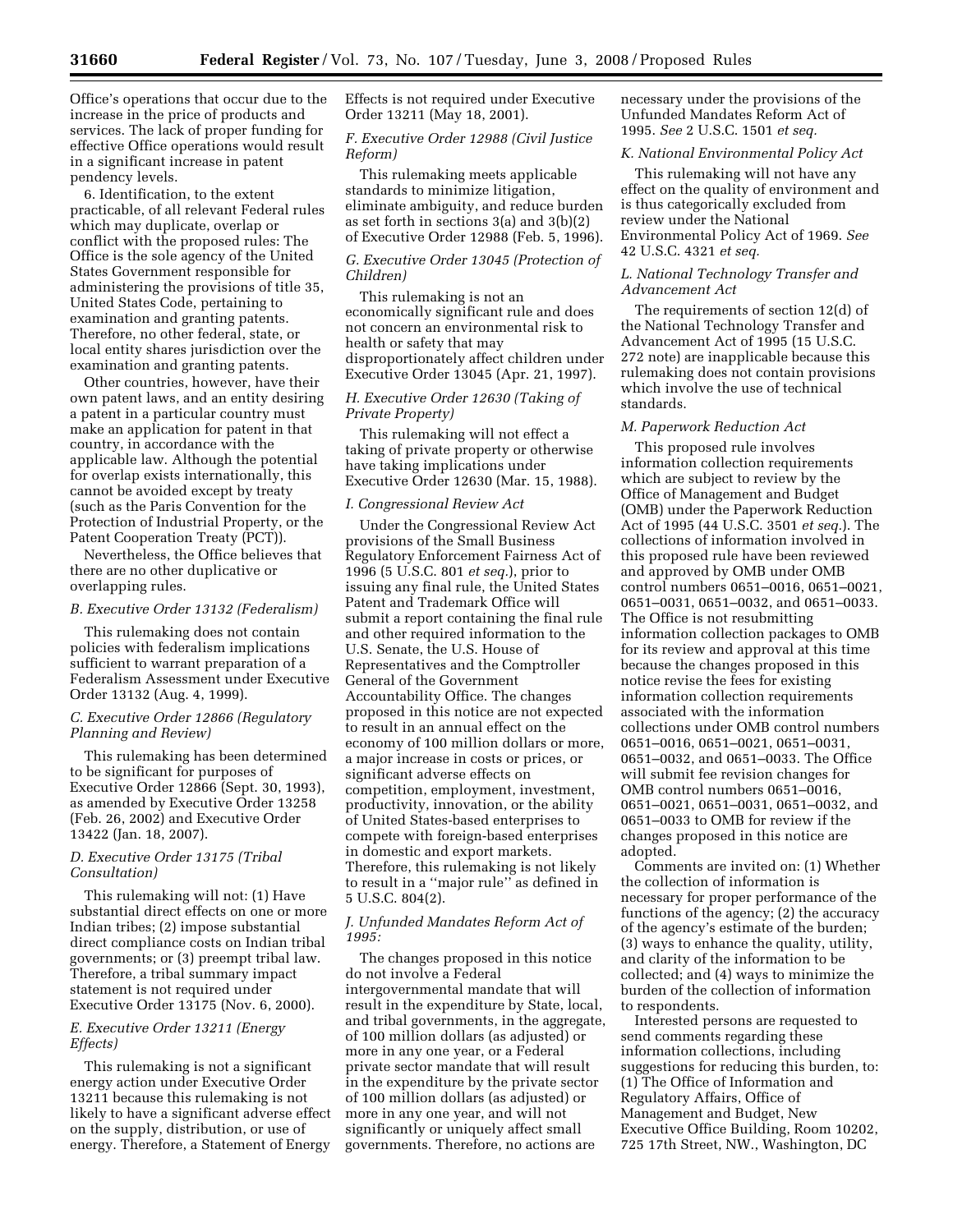20503, Attention: Desk Officer for the Patent and Trademark Office; and (2) Robert A. Clarke, Director, Office of Patent Legal Administration, Commissioner for Patents, P.O. Box 1450, Alexandria, VA 22313–1450.

Notwithstanding any other provision of law, no person is required to respond to nor shall a person be subject to a penalty for failure to comply with a collection of information subject to the requirements of the Paperwork Reduction Act unless that collection of information displays a currently valid OMB control number.

# **List of Subjects**

*37 CFR Part 1* 

Administrative practice and procedure, Courts, Freedom of Information, Inventions and patents, Reporting and recordkeeping requirements, Small businesses.

#### *37 CFR Part 41*

Administrative practice and procedure, Inventions and patents, Lawyers.

For the reasons set forth in the preamble, 37 CFR parts 1 and 41 are proposed to be amended as follows:

# **PART 1—RULES OF PRACTICE IN PATENT CASES**

1. The authority citation for 37 CFR part 1 continues to read as follows:

**Authority:** 35 U.S.C. 2(b)(2).

2. Section 1.16 is amended by revising paragraphs (a) through (e), (h) through (k), and (m) through (s) to read as follows:

## **§ 1.16 National application filing, search, and examination fees.**

(a) Basic fee for filing each application under 35 U.S.C. 111 for an original patent, except design, plant, or provisional applications:

(1) For an application filed on or after December 8, 2004:

| By a small entity $(\S 1.27(a))$ if                     |         |
|---------------------------------------------------------|---------|
| the application is submitted in                         |         |
| compliance with the Office                              |         |
| electronic filing system                                |         |
|                                                         | \$80.00 |
| By a small entity $(\S 1.27(a))$                        | 160.00  |
| By other than a small entity                            | 320.00  |
| (2) For an application filed before<br>Dogombor $9.004$ |         |
|                                                         |         |

| December 0, 2004.                |          |
|----------------------------------|----------|
| By a small entity $(\S 1.27(a))$ | \$420.00 |
| By other than a small entity     | 840.00   |

(b) Basic fee for filing each application for an original design

patent:

(1) For an application filed on or after December 8, 2004:

By a small entity  $(\S 1.27(a))$  ........  $\$110.00$  \*

| By other than a small entity                                                                                                               | 220.00             |
|--------------------------------------------------------------------------------------------------------------------------------------------|--------------------|
| (2) For an application filed before<br>December 8, 2004:                                                                                   |                    |
| By a small entity $(S1.27(a))$<br>By other than a small entity                                                                             | \$185.00<br>370.00 |
| (c) Basic fee for filing each application                                                                                                  |                    |
| for an original plant patent:<br>(1) For an application filed on or after<br>December 8, 2004:                                             |                    |
| By a small entity $(S1.27(a))$<br>By other than a small entity                                                                             | \$110.00<br>220.00 |
| (2) For an application filed before<br>December 8, 2004:                                                                                   |                    |
| By a small entity $(\S 1.27(a))$<br>By other than a small entity                                                                           | \$295.00<br>590.00 |
| (d) Basic fee for filing each<br>provisional application:                                                                                  |                    |
| By a small entity $(\S 1.27(a))$<br>By other than a small entity                                                                           | \$110.00<br>220.00 |
| (e) Basic fee for filing each application<br>for the reissue of a patent:<br>(1) For an application filed on or after<br>December 8, 2004: |                    |
| By a small entity $(\S 1.27(a))$<br>By other than a small entity                                                                           | \$160.00<br>320.00 |
| (2) For an application filed before<br>December 8, 2004:                                                                                   |                    |
| By a small entity $(S1.27(a))$<br>By other than a small entity                                                                             | \$420.00<br>840.00 |
| $\star$<br>÷<br>$\star$<br>(h) In addition to the basic filing fee                                                                         |                    |
| in an application, other than a                                                                                                            |                    |
| provisional application, for filing or                                                                                                     |                    |
| later presentation at any other time of<br>each claim in independent form in                                                               |                    |
| excess of 3:                                                                                                                               |                    |
| By a small entity $(\S 1.27(a))$<br>By other than a small entity                                                                           | \$110.00<br>220.00 |
| (i) In addition to the basic filing fee<br>in an application, other than a                                                                 |                    |
| provisional application, for filing or                                                                                                     |                    |
| later presentation at any other time of                                                                                                    |                    |
| each claim (whether dependent or<br>independent) in excess of 20 (note that                                                                |                    |
| §1.75(c) indicates how multiple<br>dependent claims are considered for fee                                                                 |                    |
|                                                                                                                                            |                    |

calculation purposes): By a small entity (§ 1.27(a)) ........ \$26.00<br>By other than a small entity ....... 52.00 By other than a small entity .......

(j) In addition to the basic filing fee in an application, other than a provisional application, that contains, or is amended to contain, a multiple dependent claim, per application: By a small entity (§ 1.27(a)) ........ \$190.00<br>By other than a small entity ....... 380.00 By other than a small entity .......

(k) Search fee for each application filed under 35 U.S.C. 111 on or after December 8, 2004, for an original patent, except design, plant, or provisional applications:

| By a small entity $(\S 1.27(a))$ | \$265.00 |
|----------------------------------|----------|
| By other than a small entity     | 530.00   |

\* \* \* \* \*

(m) Search fee for each application filed on or after December 8, 2004, for an original plant patent: By a small entity (§ 1.27(a)) ........ \$160.00 By other than a small entity ....... 320.00 (n) Search fee for each application filed on or after December 8, 2004, for the reissue of a patent: By a small entity  $(\S 1.27(a))$  ........  $\S 265.00$ <br>By other than a small entity 530.00 By other than a small entity ....... (o) Examination fee for each application filed under 35 U.S.C. 111 on or after December 8, 2004, for an original patent, except design, plant, or provisional applications: By a small entity (§ 1.27(a)) ........ \$110.00 By other than a small entity ....... 220.00 (p) Examination fee for each application filed on or after December 8, 2004, for an original design patent: By a small entity  $(S_1.27(a))$  ........ \$70.00 By other than a small entity ....... 140.00 (q) Examination fee for each application filed on or after December 8, 2004, for an original plant patent: By a small entity  $(\S 1.27(a))$  ........  $\S 85.00$ <br>By other than a small entity .......  $170.00$ By other than a small entity ....... (r) Examination fee for each application filed on or after December 8, 2004, for the reissue of a patent: By a small entity (§ 1.27(a)) ........ \$320.00 By other than a small entity ....... 640.00 (s) Application size fee for any application under 35 U.S.C. 111 filed on or after December 8, 2004, the specification and drawings of which exceed 100 sheets of paper, for each additional 50 sheets or fraction thereof: By a small entity (§ 1.27(a)) ........ \$135.00 By other than a small entity ....... 270.00 \* \* \* \* \* 3. Section 1.17 is amended by revising paragraphs (a)(2) through (a)(5), (l), and (m) to read as follows: **§ 1.17 Patent application and reexamination processing fees.**  (a) \* \* \* (2) For reply within second month: By a small entity (§ 1.27(a)) ........ \$235.00 By other than a small entity ....... 470.00

(3) For reply within third month: By a small entity (§ 1.27(a)) ........ \$540.00 By other than a small entity ....... 1,080.00

(4) For reply within fourth month: By a small entity  $(\$1.27(a))$  ........ \$845.00<br>By other than a small entity .......  $1.690.00$ By other than a small entity .......

(5) For reply within fifth month: By a small entity (§ 1.27(a)) ........ \$1,150.00 By other than a small entity ....... 2,300.00

\* \* \* \* \* (l) For filing a petition for the revival of an unavoidably abandoned application under 35 U.S.C. 111, 133,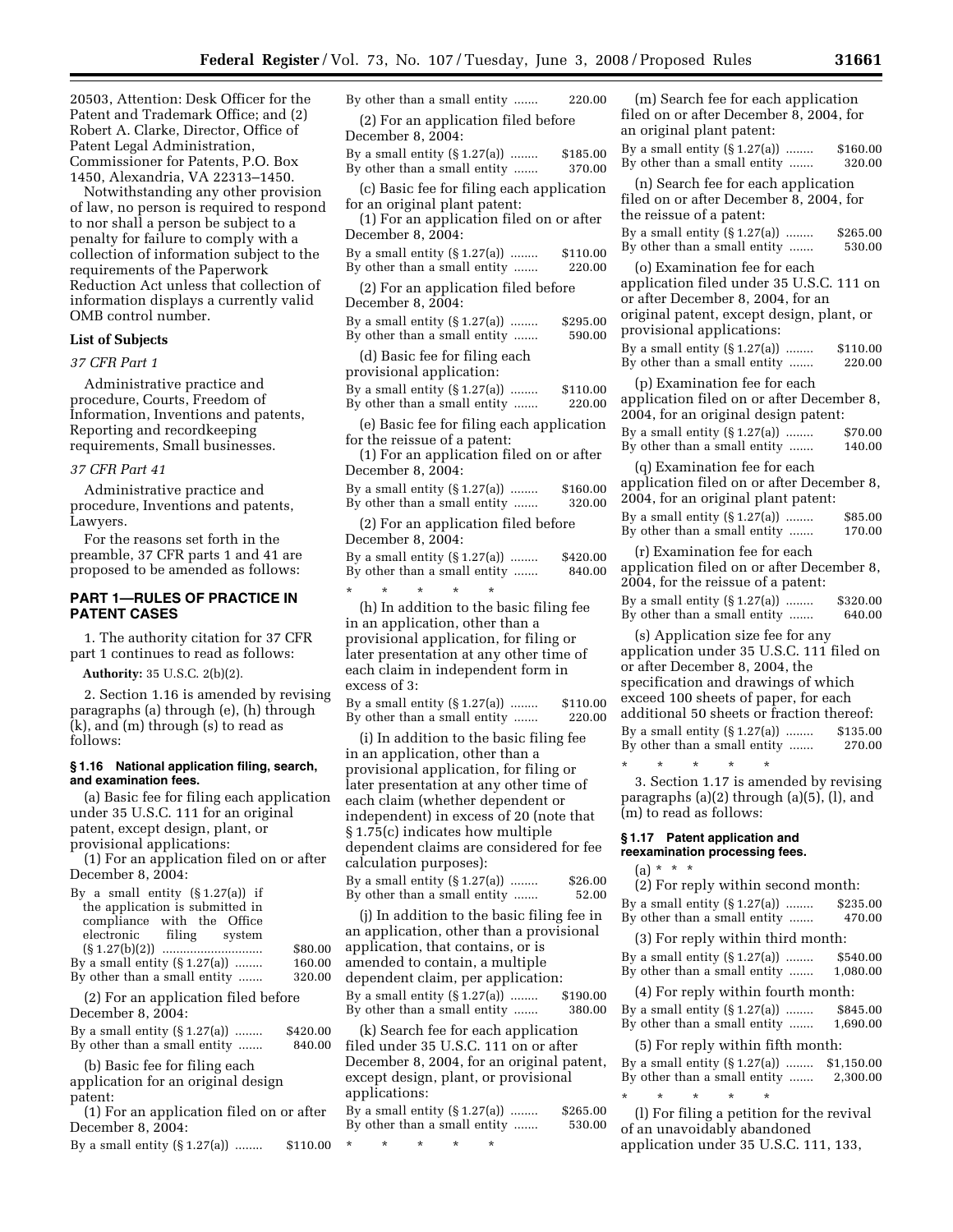364, or 371, for the unavoidably delayed payment of the issue fee under 35 U.S.C. 151, or for the revival of an unavoidably terminated reexamination proceeding under 35 U.S.C. 133 (§ 1.137(a)): By a small entity (§ 1.27(a)) ........ \$265.00

By other than a small entity ....... 530.00

(m) For filing a petition for the revival of an unintentionally abandoned application, for the unintentionally delayed payment of the fee for issuing a patent, or for the revival of an unintentionally terminated reexamination proceeding under 35 U.S.C. 41(a)(7) (§ 1.137(b)): By a small entity  $(\S 1.27(a))$  ........ \$800.00<br>By other than a small entity ....... 1,600.00 By other than a small entity .......

\* \* \* \* \*

4. Section 1.18 is amended by revising paragraphs (a) through (c) to read as follows:

#### **§ 1.18 Patent post allowance (including issue) fees.**

(a) Issue fee for issuing each original patent, except a design or plant patent, or for issuing each reissue patent: By a small entity (§ 1.27(a)) ........ \$750.00<br>By other than a small entity ....... 1.500.00 By other than a small entity .......

(b) Issue fee for issuing an original design patent:

| By a small entity $(\S 1.27(a))$ | \$425.00 |
|----------------------------------|----------|
| By other than a small entity     | 850.00   |

(c) Issue fee for issuing an original plant patent:

| By a small entity $(\S 1.27(a))$ | \$590.00 |
|----------------------------------|----------|
| By other than a small entity     | 1,180.00 |

\* \* \* \* \* 5. Section 1.20 is amended by revising paragraphs (c)(3), (c)(4), and (d) through (g) to read as follows:

## **§ 1.20 Post issuance fees.**

\* \* \* \* \*  $(c) * * * *$ 

(3) For filing with a request for reexamination or later presentation at any other time of each claim in independent form in excess of 3 and also in excess of the number of claims in independent form in the patent under reexamination:

| By a small entity $(\S 1.27(a))$ | \$110.00 |
|----------------------------------|----------|
| By other than a small entity     | 220.00   |

(4) For filing with a request for reexamination or later presentation at any other time of each claim (whether dependent or independent) in excess of 20 and also in excess of the number of claims in the patent under reexamination (note that § 1.75(c) indicates how multiple dependent claims are considered for fee calculation purposes):

|  | By a small entity $(\S 1.27(a))$<br>By other than a small entity |  | \$26.00<br>52.00 |
|--|------------------------------------------------------------------|--|------------------|
|  |                                                                  |  |                  |

\* \* \* \* \*

(d) For filing each statutory disclaimer By other than a small entity ....... 220.00 (§ 1.321):

By a small entity  $(\S 1.27(a))$  ........ \$70.00 By other than a small entity ....... 140.00

(e) For maintaining an original or reissue patent, except a design or plant patent, based on an application filed on or after December 12, 1980, in force beyond four years, the fee being due by three years and six months after the original grant:

By a small entity (§ 1.27(a)) ........ \$485.00<br>By other than a small entity ....... 970.00 By other than a small entity .......

(f) For maintaining an original or reissue patent, except a design or plant patent, based on an application filed on or after December 12, 1980, in force beyond eight years, the fee being due by seven years and six months after the original grant:

By a small entity (§ 1.27(a)) ........ \$1,225.00 By other than a small entity ....... 2,450.00

(g) For maintaining an original or reissue patent, except a design or plant patent, based on an application filed on or after December 12, 1980, in force beyond twelve years, the fee being due by eleven years and six months after the original grant:

By a small entity (§ 1.27(a)) ........ \$2,035.00<br>By other than a small entity ....... 4,070.00 By other than a small entity .......

\* \* \* \* \* 6. Section 1.492 is amended by revising paragraphs (a), (b)(3), (b)(4), (c)(2), (d) through (f) and (j) to read as follows:

# **§ 1.492 National stage fees.**

\* \* \* \* \* (a) The basic national fee for an international application entering the national stage under 35 U.S.C. 371 if the basic national fee was not paid before December 8, 2004:

By a small entity (§ 1.27(a)) ........ \$160.00 By other than a small entity ....... 320.00

(b)  $* * * *$ 

(3) If an international search report on the international application has been prepared by an International Searching Authority other than the United States International Searching Authority and is provided, or has been previously communicated by the International Bureau, to the Office:

By a small entity (§ 1.27(a)) ........ \$215.00<br>By other than a small entity ....... 430.00 By other than a small entity .......

(4) In all situations not provided for in paragraphs  $(b)(1)$ ,  $(b)(2)$ , or  $(b)(3)$  of this section:

By a small entity (§ 1.27(a)) ........ \$265.00<br>By other than a small entity ...... 530.00 By other than a small entity .......

(c) \* \* \* (2) In all situations not provided for in paragraph (c)(1) of this section: By a small entity (§ 1.27(a)) ........ \$110.00

(d) In addition to the basic national fee, for filing or on later presentation at any other time of each claim in independent form in excess of 3: By a small entity (§ 1.27(a)) ........ \$110.00<br>By other than a small entity ...... 220.00 By other than a small entity .......

(e) In addition to the basic national fee, for filing or on later presentation at any other time of each claim (whether dependent or independent) in excess of 20 (note that § 1.75(c) indicates how multiple dependent claims are considered for fee calculation purposes): By a small entity (§ 1.27(a)) ........ \$26.00<br>By other than a small entity ....... 52.00 By other than a small entity .......

(f) In addition to the basic national fee, if the application contains, or is amended to contain, a multiple dependent claim, per application:

By a small entity (§ 1.27(a)) ........ \$190.00 By other than a small entity ....... 380.00

\* \* \* \* \*

(j) Application size fee for any international application for which the basic national fee was not paid before December 8, 2004, the specification and drawings of which exceed 100 sheets of paper, for each additional 50 sheets or fraction thereof:

By a small entity (§ 1.27(a)) ........ \$135.00<br>By other than a small entity ....... 270.00 By other than a small entity .......

# **PART 41—PRACTICE BEFORE THE BOARD OF PATENT APPEALS AND INTERFERENCES**

7. The authority citation for 37 CFR part 41 continues to read as follows:

**Authority:** 35 U.S.C. 2(b)(2), 3(a)(2)(A), 21, 23, 32, 41, 134, 135.

8. Section 41.20 is amended by revising paragraph (b) to read as follows:

#### **§ 41.20 Fees.**

# \* \* \* \* \*

(b) Appeal fees.

(1) For filing a notice of appeal from the examiner to the Board:

| By a small entity $(\S 1.27(a)$ of |          |
|------------------------------------|----------|
|                                    | \$265.00 |
| By other than a small entity       | 530.00   |

(2) In addition to the fee for filing a notice of appeal, for filing a brief in support of an appeal:

| By a small entity $(\S 1.27(a)$ of |          |
|------------------------------------|----------|
|                                    | \$265.00 |
| By other than a small entity       | 530.00   |

(3) For filing a request for an oral hearing before the Board in an appeal under 35 U.S.C. 134:

| By a small entity $(\S 1.27(a))$ | \$535.00 |
|----------------------------------|----------|
| By other than a small entity     | 1,070.00 |